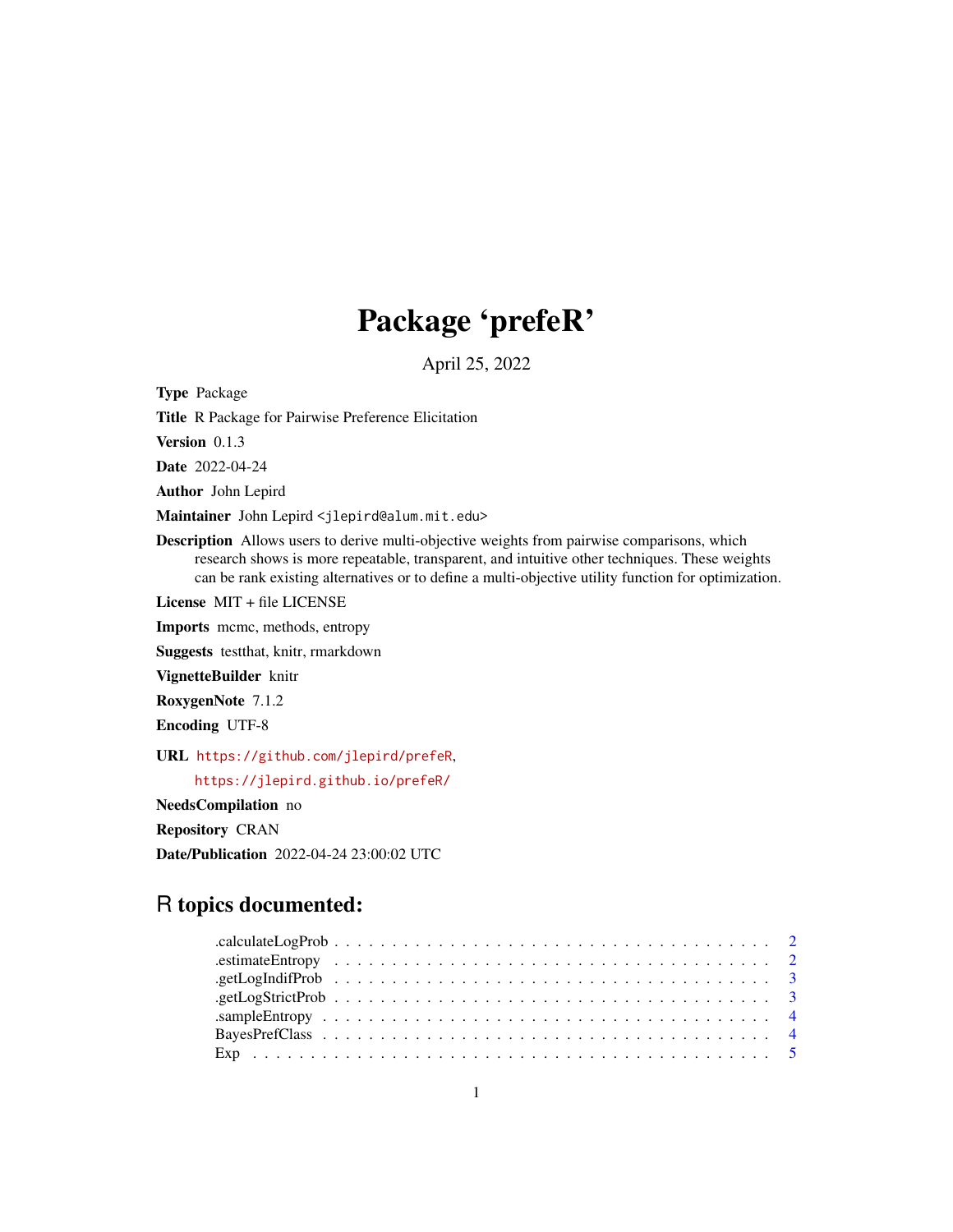## <span id="page-1-0"></span>2 .estimateEntropy

#### $\blacksquare$

.calculateLogProb *Calculates the log probability of seeing a given set of preferences*

### Description

Calculates the log probability of seeing a given set of preferences

## Usage

```
.calculateLogProb(x, p)
```
## Arguments

|   | A guess for our weight vector           |
|---|-----------------------------------------|
| Ŋ | An object of the Bayes preference class |

## Value

A scalar log-likelihood of the guess x

| .estimateEntropy | Calculates the expected posterior entropy of the prefel object if x and |
|------------------|-------------------------------------------------------------------------|
|                  | y are compared. Ignores the odds of indifference preferences, as using  |
|                  | them would increase runtime 50% without much gain.                      |

### Description

Calculates the expected posterior entropy of the prefel object if x and y are compared. Ignores the odds of indifference preferences, as using them would increase runtime 50% without much gain.

#### Usage

.estimateEntropy(p, currentGuess, x, y)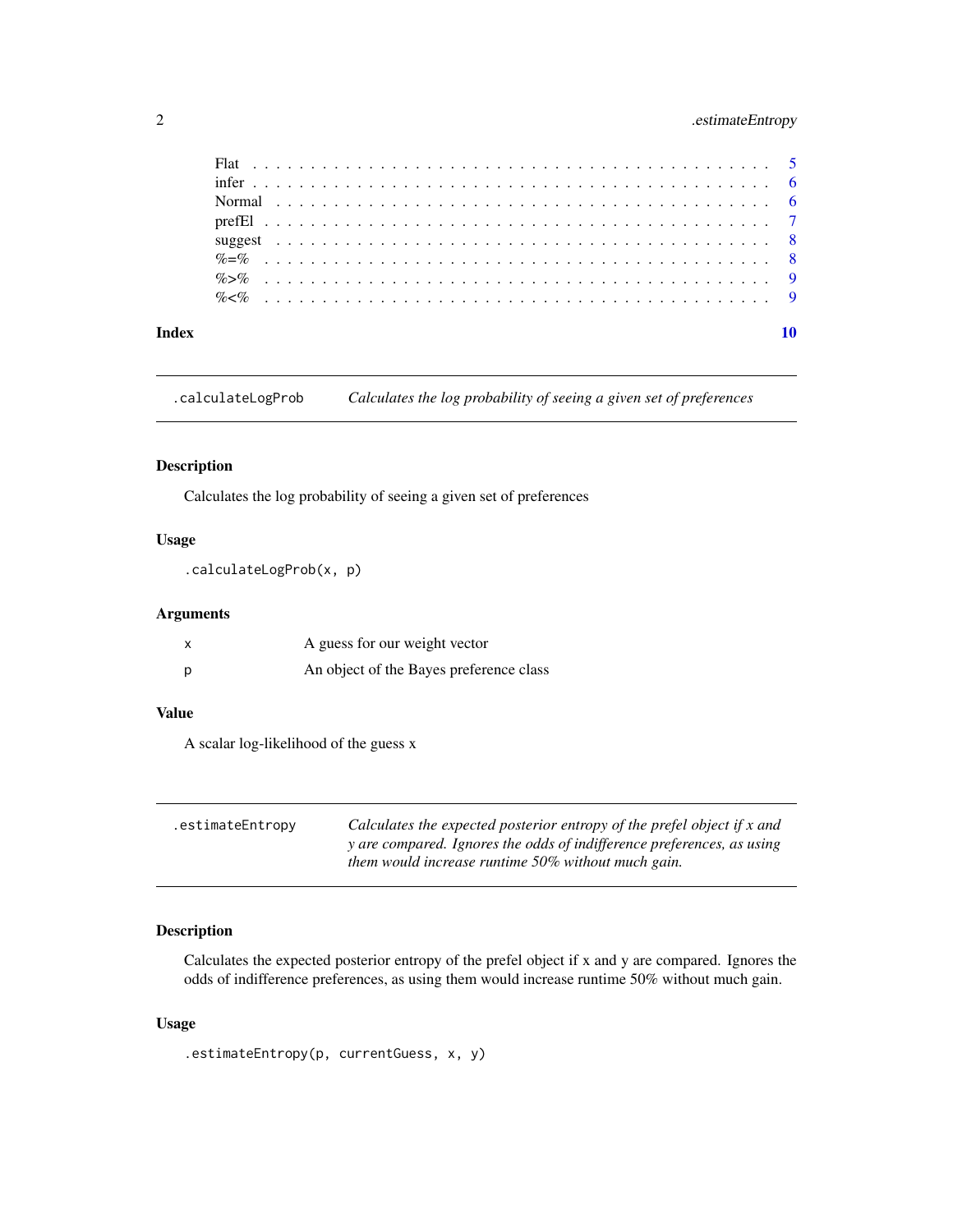## <span id="page-2-0"></span>.getLogIndifProb 3

## Arguments

| p            | An object of class BayesPrefClass.               |
|--------------|--------------------------------------------------|
| currentGuess | The current best estimate for our weight vector. |
| $\mathsf{X}$ | Possible comparison 1                            |
|              | Possible comparison 2                            |

.getLogIndifProb *Evaluates the likelihood of the observed indifference preferences*

## Description

Evaluates the likelihood of the observed indifference preferences

### Usage

.getLogIndifProb(x, pref, p)

## Arguments

| x    | the underlying data             |
|------|---------------------------------|
| pref | the stated preference           |
| p    | the preference elication object |

.getLogStrictProb *Evaluates the likelihood of the observed strict preferences*

### Description

Evaluates the likelihood of the observed strict preferences

#### Usage

```
.getLogStrictProb(x, pref, p)
```
## Arguments

| X    | the underlying data             |
|------|---------------------------------|
| pref | the stated preference           |
| p    | the preference elication object |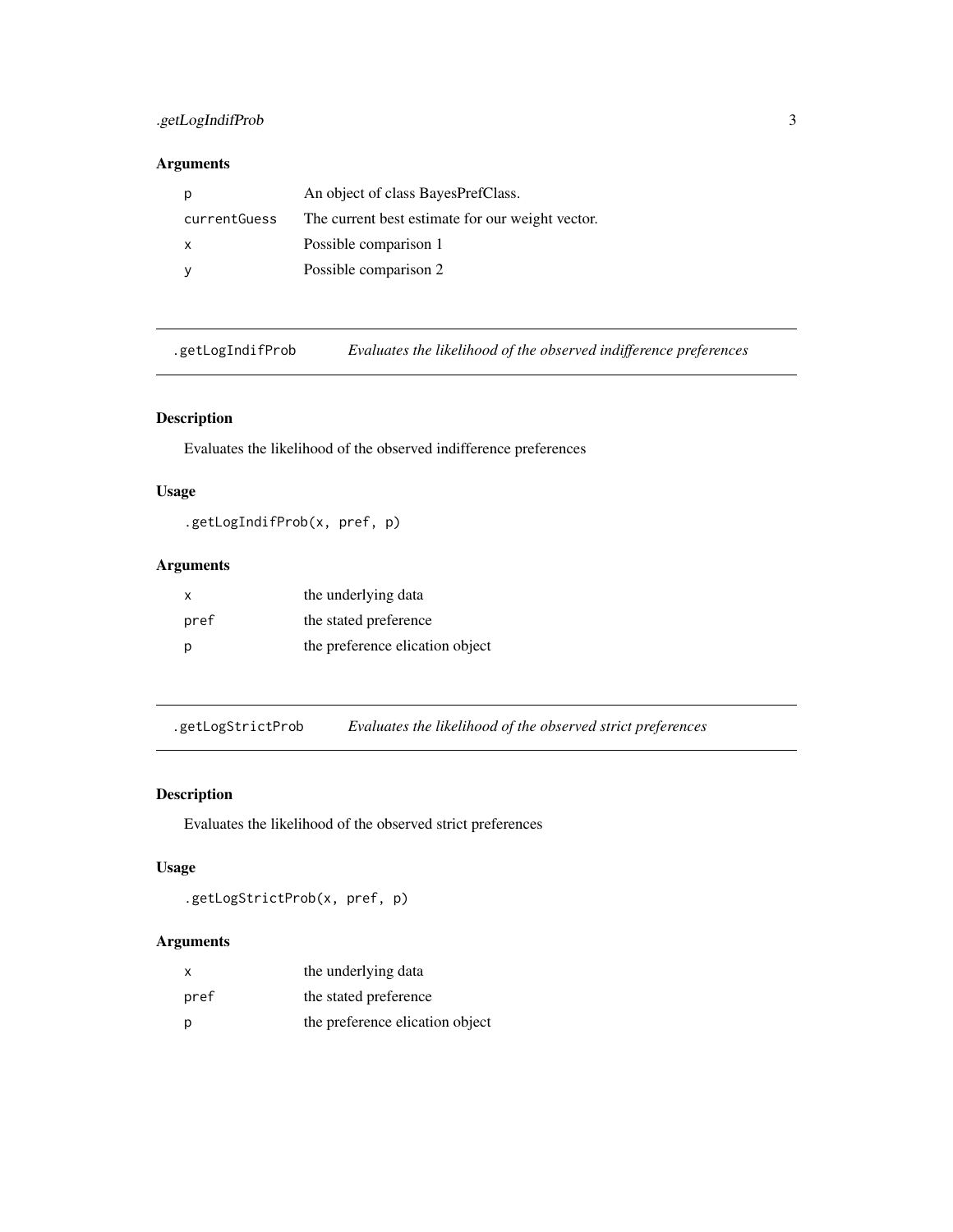<span id="page-3-0"></span>

Calculates the entropy of a matrix of samples.

#### Usage

```
.sampleEntropy(X)
```
#### Arguments

X a matrix where each row is a sample of variables in different columns

BayesPrefClass *An object containing all data necessary for preference elicitation.*

#### Description

An object containing all data necessary for preference elicitation.

#### Fields

data A matrix or dataframe of data. priors A list of functions that give the prior on each variable. sigma A scalar value to use for the confusion factor (default 0.1). Sigma (Internal use only) A matrix of sigma \* diag(ncol(data)). strict A list of lists of preferences. For each element x,  $x[[1]] > x[[2]]$ . indif A list of lists of indifference preferences. For each element x,  $x[[1]] = x[[2]]$ . weights A vector of weights determined by the inference algorithm.

#### Methods

addPref(x) Adds a preference created using %>%, %<%, or %=%. infer(estimate = "recommended") Calls the "infer" function to guess weights rank() Calculates the utility of each row in our dataset suggest(maxComparisons = 10) Calls the "suggest" function to guess weights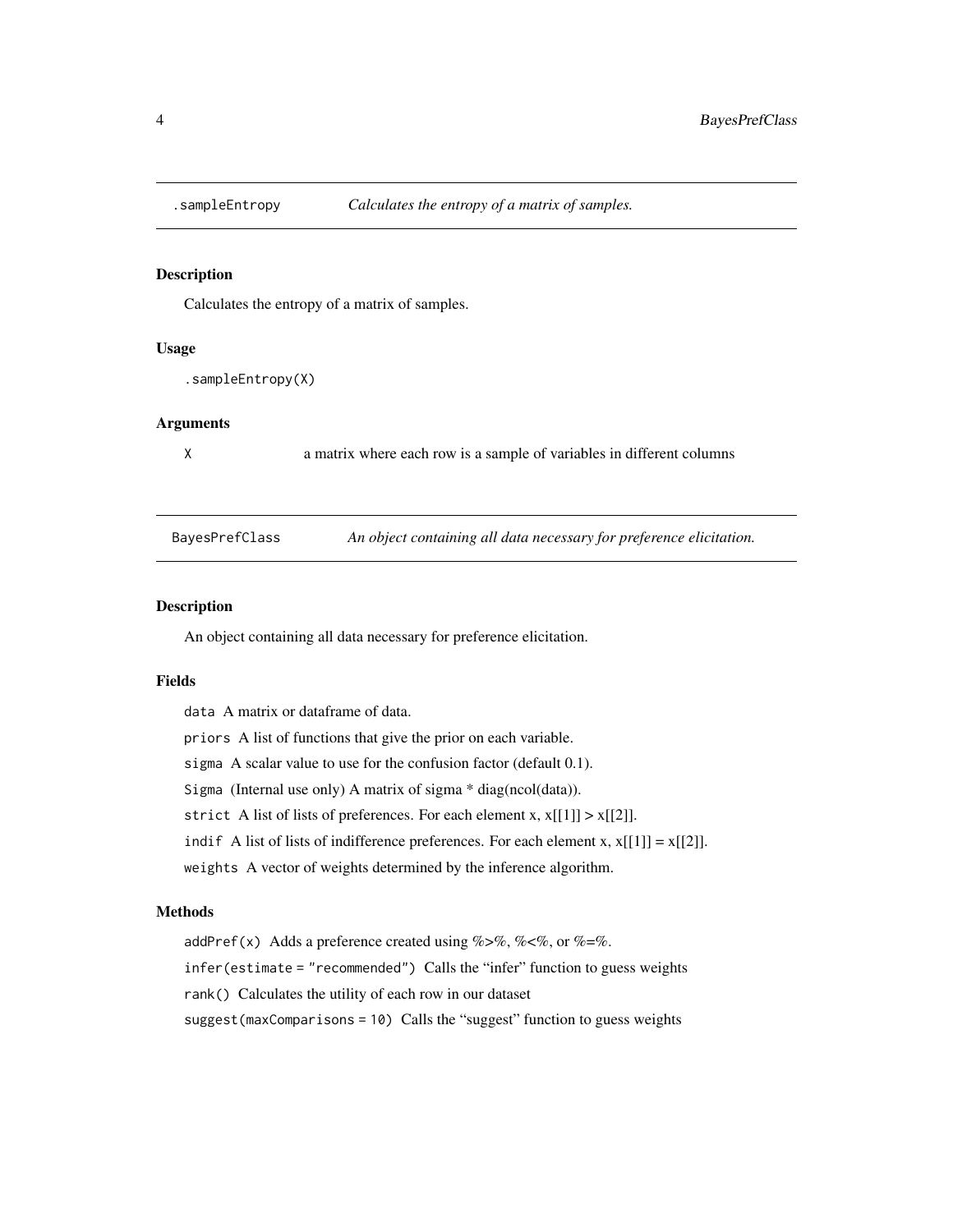<span id="page-4-2"></span><span id="page-4-0"></span>

A convenience function for generating Exponential priors.

## Usage

 $Exp(mu = 1)$ 

#### Arguments

mu The mean of the exponential distribution, i.e.  $1/rate$ 

#### Value

A function yielding the log-PDF at x of a exponential distribution with given statistics.

### See Also

Other priors: [Flat\(](#page-4-1)), [Normal\(](#page-5-1))

## Examples

 $Exp(1)(1) == deg(1, 1, log = TRUE)$ 

<span id="page-4-1"></span>Flat *A convenience function for generating a flat prior.*

#### Description

A convenience function for generating a flat prior.

#### Usage

Flat()

#### Value

The zero function.

## See Also

Other priors: [Exp\(](#page-4-2)), [Normal\(](#page-5-1))

## Examples

 $Flat()$ (1) == 0.0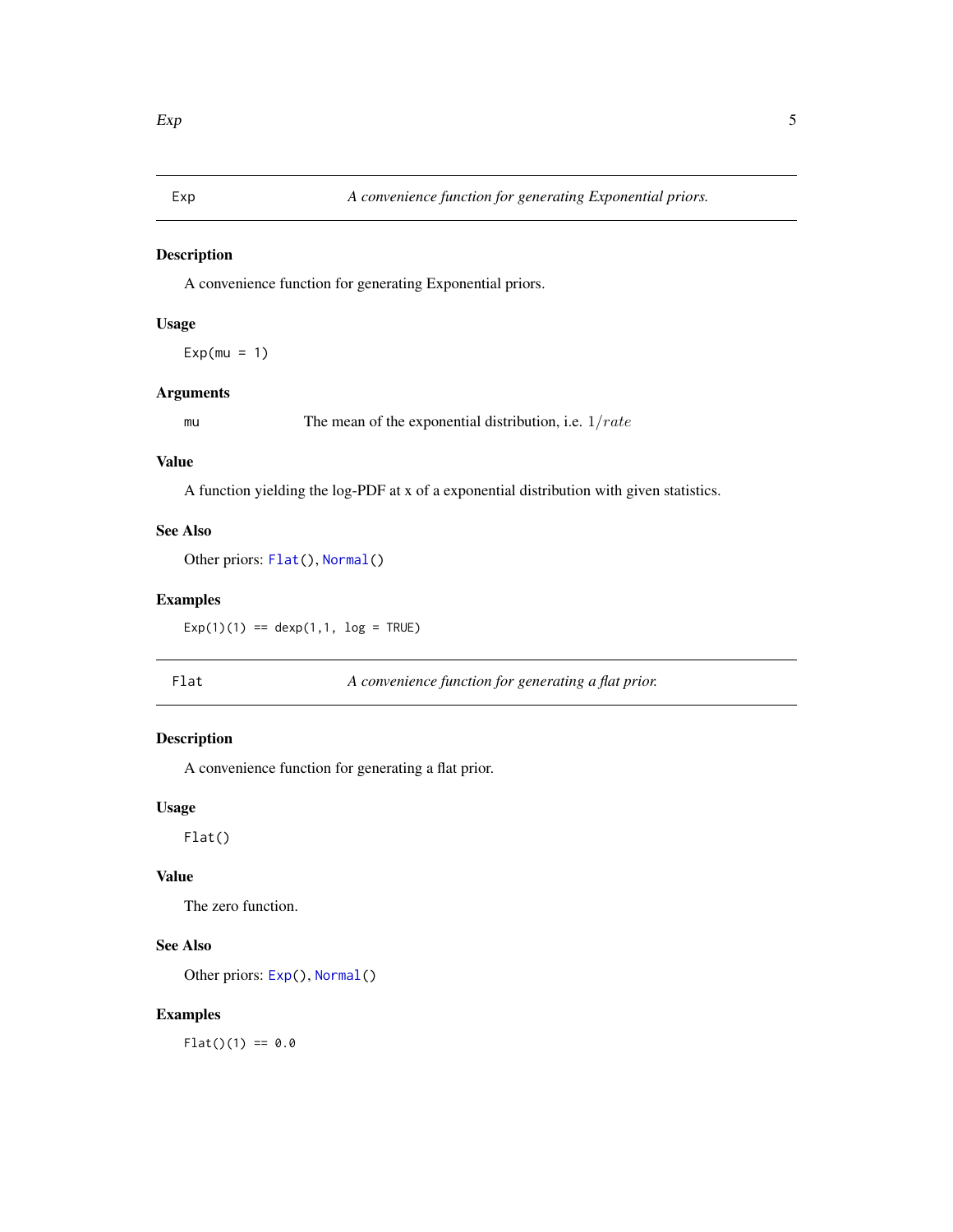<span id="page-5-0"></span>

A function that estimates the user's underlying utility function.

## Usage

```
infer(p, estimate = "recommended", nbatch = 1000)
```
#### Arguments

| <sub>D</sub> | A BayesPrefClass instance.                                                                                      |
|--------------|-----------------------------------------------------------------------------------------------------------------|
| estimate     | The type of posterior point-estimate returned. Valid options are "recommended"<br>(default), "MAP", and "mean". |
| nbatch       | If using Monte Carlo estimates, the number of samples. Defaults to 1000.                                        |

## Value

A vector of parameters that best fits the observed preferences.

#### Examples

 $p \leftarrow prefEl(data = data-frame(c(1, 0, 1), c(0, 1, 1), c(1, 1, 1)),$ priors =  $c(Normal(0, 1), Exp(0.5), Flat())$ p\$addPref(1 %>% 2) infer(p, estimate = "MAP")

<span id="page-5-1"></span>Normal *A convenience function for generating Normal priors.*

#### Description

A convenience function for generating Normal priors.

#### Usage

Normal(mu =  $0$ , sigma = 1)

#### Arguments

| mu    | The mean of the normal distribution |
|-------|-------------------------------------|
| sigma | The standard deviation of the prior |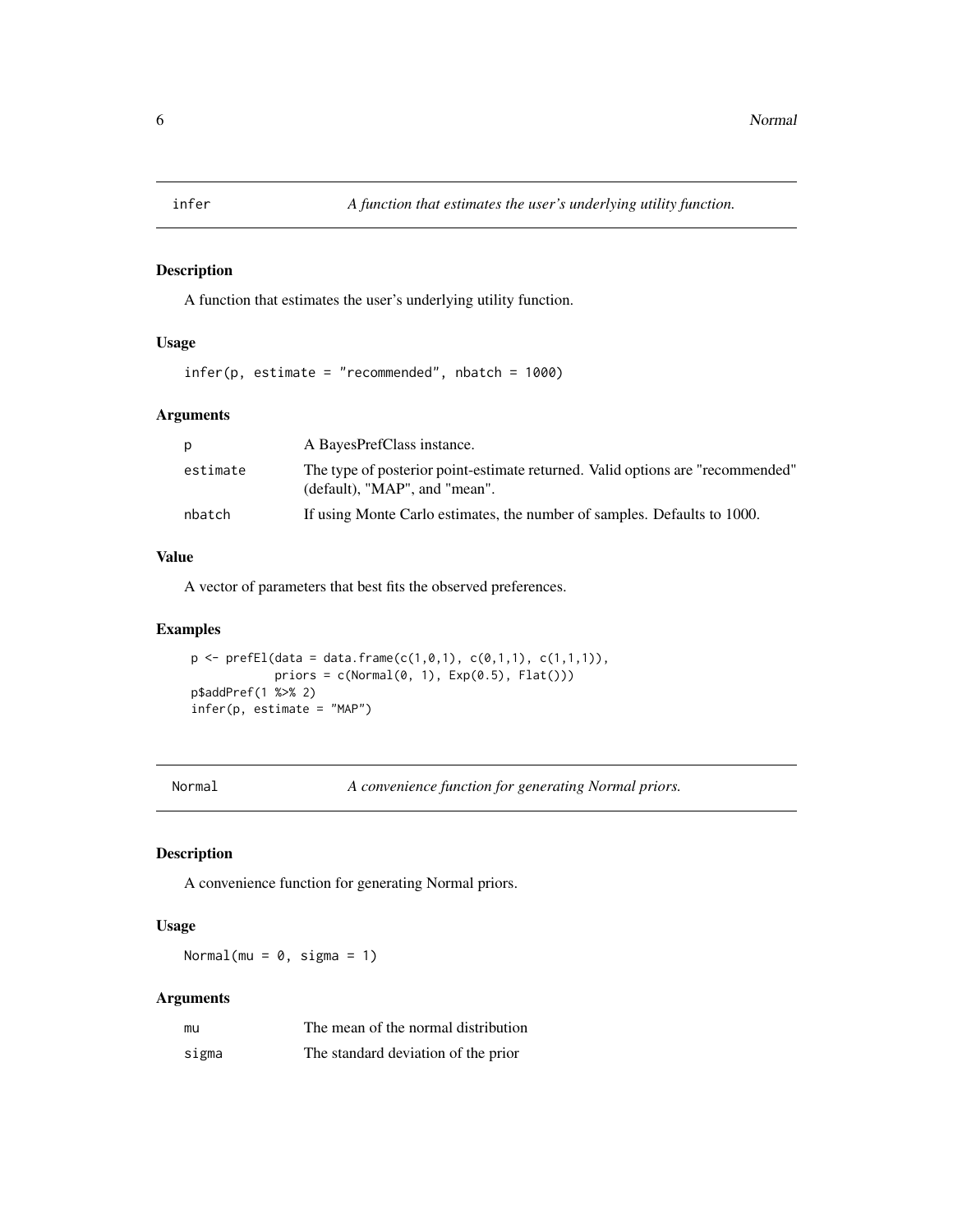#### <span id="page-6-0"></span>prefEl and the contract of the contract of the contract of the contract of the contract of the contract of the contract of the contract of the contract of the contract of the contract of the contract of the contract of the

## Value

A function yielding the log-PDF at x of a normal distribution with given statistics.

#### See Also

Other priors: [Exp\(](#page-4-2)), [Flat\(](#page-4-1))

### Examples

 $Normal(0, 1)(1) == dom(1, log = TRUE)$ 

prefEl *A shortcut to create objects of the class BayesPrefClass.*

### Description

A shortcut to create objects of the class BayesPrefClass.

#### Usage

 $prefEl(data = NA, priors = list(), ...)$ 

## Arguments

| data                    | A matrix or dataframe of data. Each column should be a variable, each row an<br>observation. |
|-------------------------|----------------------------------------------------------------------------------------------|
| priors                  | A list of functions that give the prior on each variable. E.g. see help (Flat)               |
| $\cdot$ $\cdot$ $\cdot$ | Other parameters to pass to the class constructor. Not recommended.                          |

#### Examples

```
p \leftarrow prefEl(data = data.frame(x = c(1, 0, 1), y = c(0, 1, 1)),priors = c(Normal(0,1), Flat())
```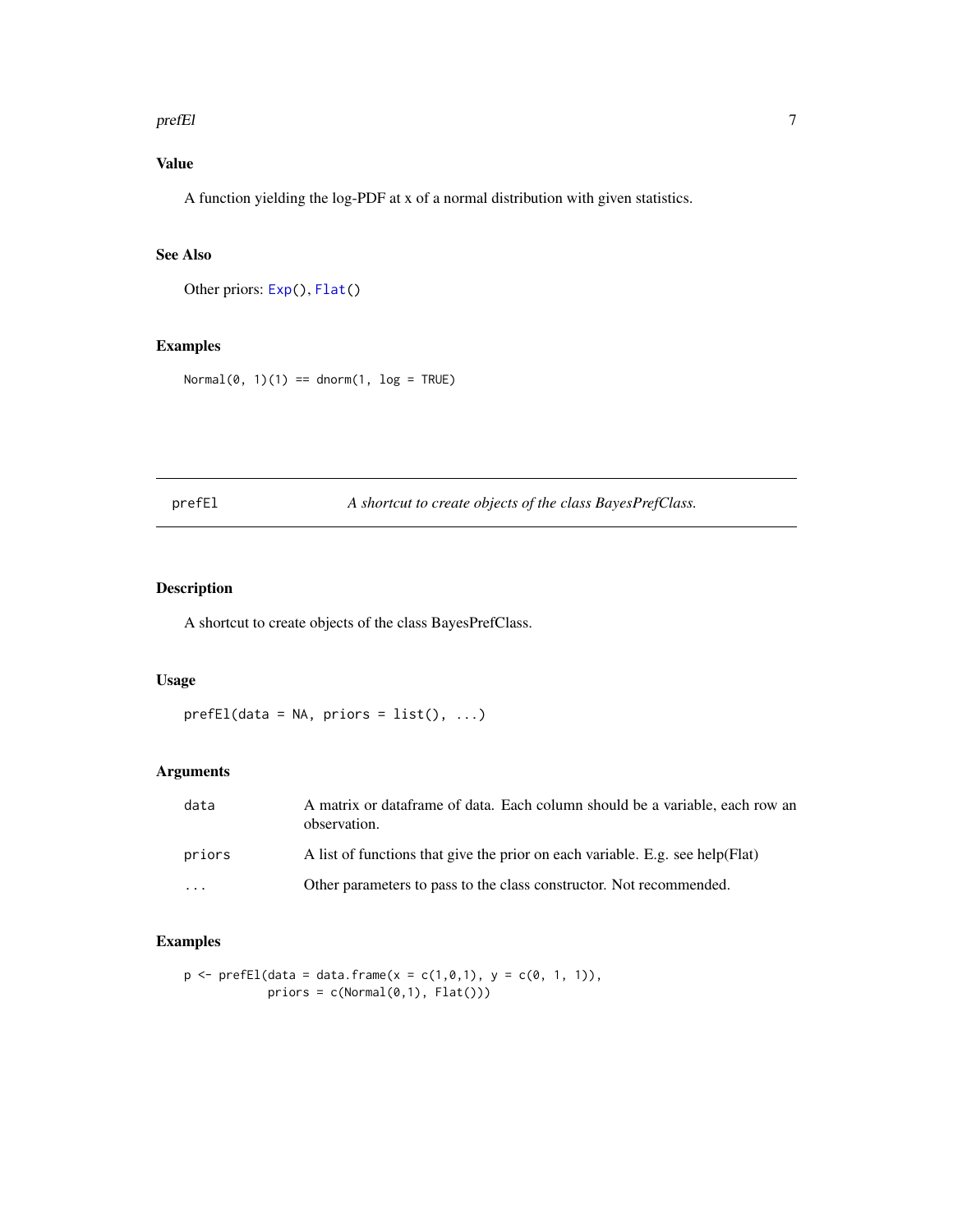<span id="page-7-0"></span>

Suggests a good comparison for the user to make next.

## Usage

```
suggest(p, maxComparisons = 10)
```
#### Arguments

p An object of class BayesPrefClass. maxComparisons The maximum number of possible comparisons to check. Default: 10.

#### Value

A two-element vector of recommended comparisons.

<span id="page-7-1"></span>

%=% *A helper function to add in preferences in a user-friendly way.*

#### Description

A helper function to add in preferences in a user-friendly way.

#### Usage

a %=% b

#### Arguments

| a | The first alternative  |
|---|------------------------|
| h | The second alternative |

## See Also

Other preferences: [%<%\(](#page-8-1)), [%>%\(](#page-8-2))

## Examples

1 %=% 2 # indifferent between 1 and 2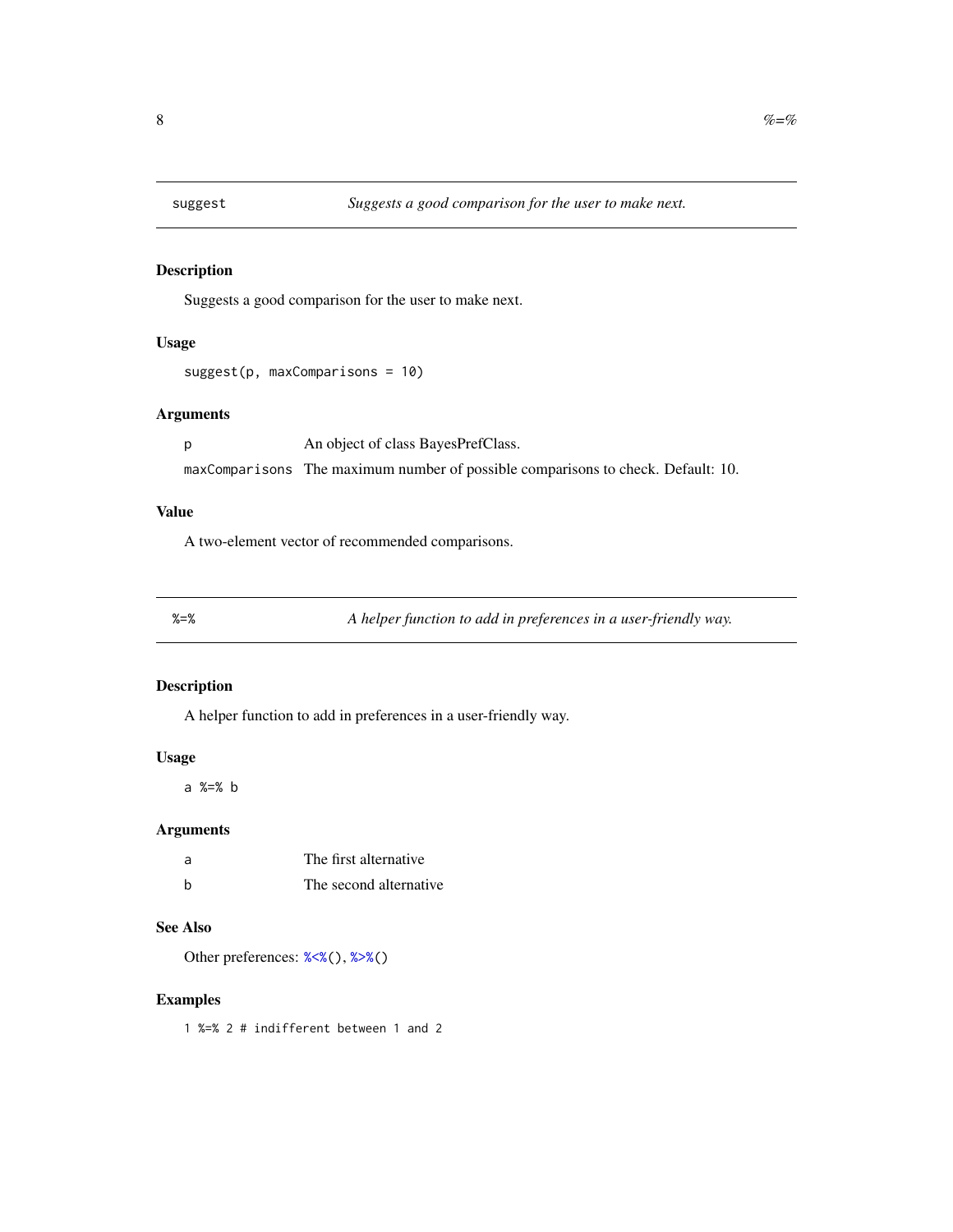<span id="page-8-2"></span><span id="page-8-0"></span>

A helper function to add in preferences in a user-friendly way.

## Usage

a %>% b

## Arguments

| a | The preferred row     |
|---|-----------------------|
| b | The non-preferred row |

## See Also

Other preferences: [%<%\(](#page-8-1)), [%=%\(](#page-7-1))

#### Examples

1 %>% 2 # prefer row 1 to row 2

<span id="page-8-1"></span>%<% *A helper function to add in preferences in a user-friendly way.*

#### Description

A helper function to add in preferences in a user-friendly way.

#### Usage

a %<% b

### Arguments

| a | The non-preferred row |
|---|-----------------------|
| b | The preferred row     |

## See Also

Other preferences: [%=%\(](#page-7-1)), [%>%\(](#page-8-2))

### Examples

1 %<% 2 # prefer row 2 to row 1